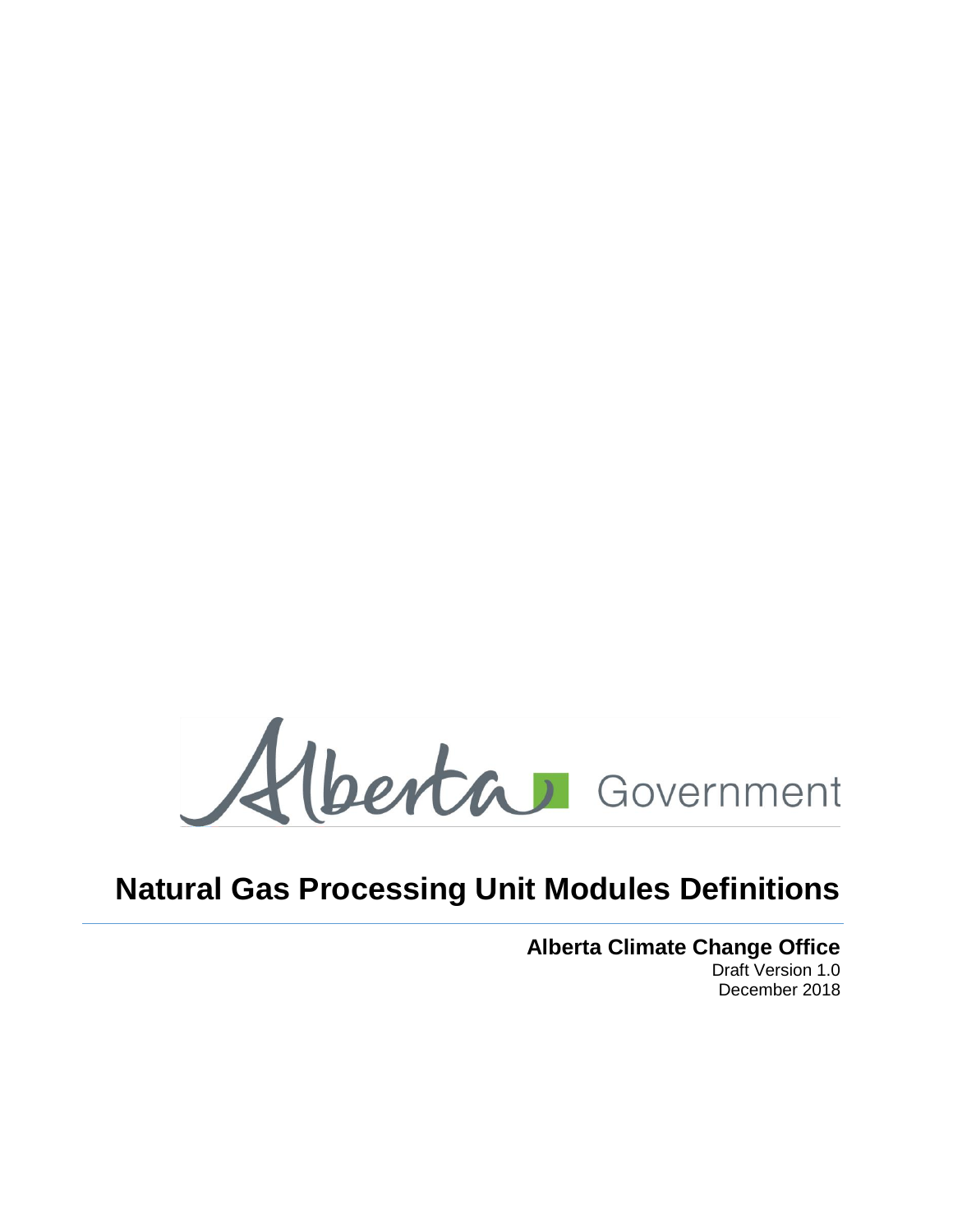| $\mathbf{1}$     |                                                                                                                                                                                               |
|------------------|-----------------------------------------------------------------------------------------------------------------------------------------------------------------------------------------------|
| $\overline{2}$   | <b>Natural Gas Processing</b>                                                                                                                                                                 |
| 3                |                                                                                                                                                                                               |
| 4                | <b>Unit Modules Definitions</b>                                                                                                                                                               |
| $\mathsf S$      |                                                                                                                                                                                               |
| $\boldsymbol{6}$ |                                                                                                                                                                                               |
| $\overline{7}$   |                                                                                                                                                                                               |
| 8                | The purpose of this document is to provide descriptions of Natural Gas Processing unit                                                                                                        |
| 9                | modules, including the definitions, the technology that qualifies, module boundaries and the                                                                                                  |
| 10               | throughput metric.                                                                                                                                                                            |
| 11               |                                                                                                                                                                                               |
| 12               | Information contained would primarily be used by facilities for the purpose of annual emissions                                                                                               |
| 13               | reporting under Carbon Competitiveness Incentive Regulation (CCIR) and as part of third party                                                                                                 |
| 14               | verification to confirm modules reported satisfy the definitions.                                                                                                                             |
| 15               |                                                                                                                                                                                               |
| 16               | <b>Natural gas processing</b> is a complex process that consists of operations involving separation                                                                                           |
| 17               | of impurities and various non-methane hydrocarbons and fluids from the raw natural gas to                                                                                                     |
| 18<br>19         | produce a pipeline quality dry natural gas. The process is also used to recover natural gas<br>liquids (condensate, natural gasoline and liquefied petroleum gas) or other substances such as |
| 20               | sulfur.                                                                                                                                                                                       |
| 21               |                                                                                                                                                                                               |
| 22               | A "gas processing module" is one or more grouped operations in the gas processing facility                                                                                                    |
| 23               | that can be defined and separated from others.                                                                                                                                                |
| 24               |                                                                                                                                                                                               |
| 25               |                                                                                                                                                                                               |
| 26               |                                                                                                                                                                                               |
| 27               | Glossary of Terms <sup>1</sup>                                                                                                                                                                |
| 28               |                                                                                                                                                                                               |
| 29               |                                                                                                                                                                                               |
| 30               | Ethane (C2) is a mixture mainly of ethane, which ordinarily may contain some methane and                                                                                                      |
| 31               | propane.                                                                                                                                                                                      |
| 32               |                                                                                                                                                                                               |
| 33               | <b>Propane (C3)</b> is a mixture mainly of propane, which ordinarily may contain some ethane and                                                                                              |
| 34               | butanes.                                                                                                                                                                                      |
| 35               |                                                                                                                                                                                               |
| 36               | <b>Butanes (C4)</b> is a mixture mainly of butanes, which ordinarily may contain some propane or                                                                                              |
| 37               | pentanes plus. Includes ISO and normal butane.                                                                                                                                                |
| 38<br>39         | Natural Gas Liquid (NGL) is a mixture of ethane, propane, butanes, or pentanes plus, or a                                                                                                     |
| 40               | combination of them, removed (condensed) as a liquid from the processing of natural gas or                                                                                                    |
| 41               | condensate.                                                                                                                                                                                   |
| 42               |                                                                                                                                                                                               |
| 43               | <b>Pentanes plus (C5+)</b> is a mixture of mostly pentanes plus heavier hydrocarbons such as C6-                                                                                              |
| 44               | C9 in smaller amounts, extracted directly from natural gas. Natural gasoline is the largest                                                                                                   |
| 45               | component of Pentanes plus. The Pentanes plus (C5+) compound is highly volatile and aliphatic                                                                                                 |
| 46               | in nature.                                                                                                                                                                                    |

 1 Based on "Petrinex" Oil and Gas reporting system.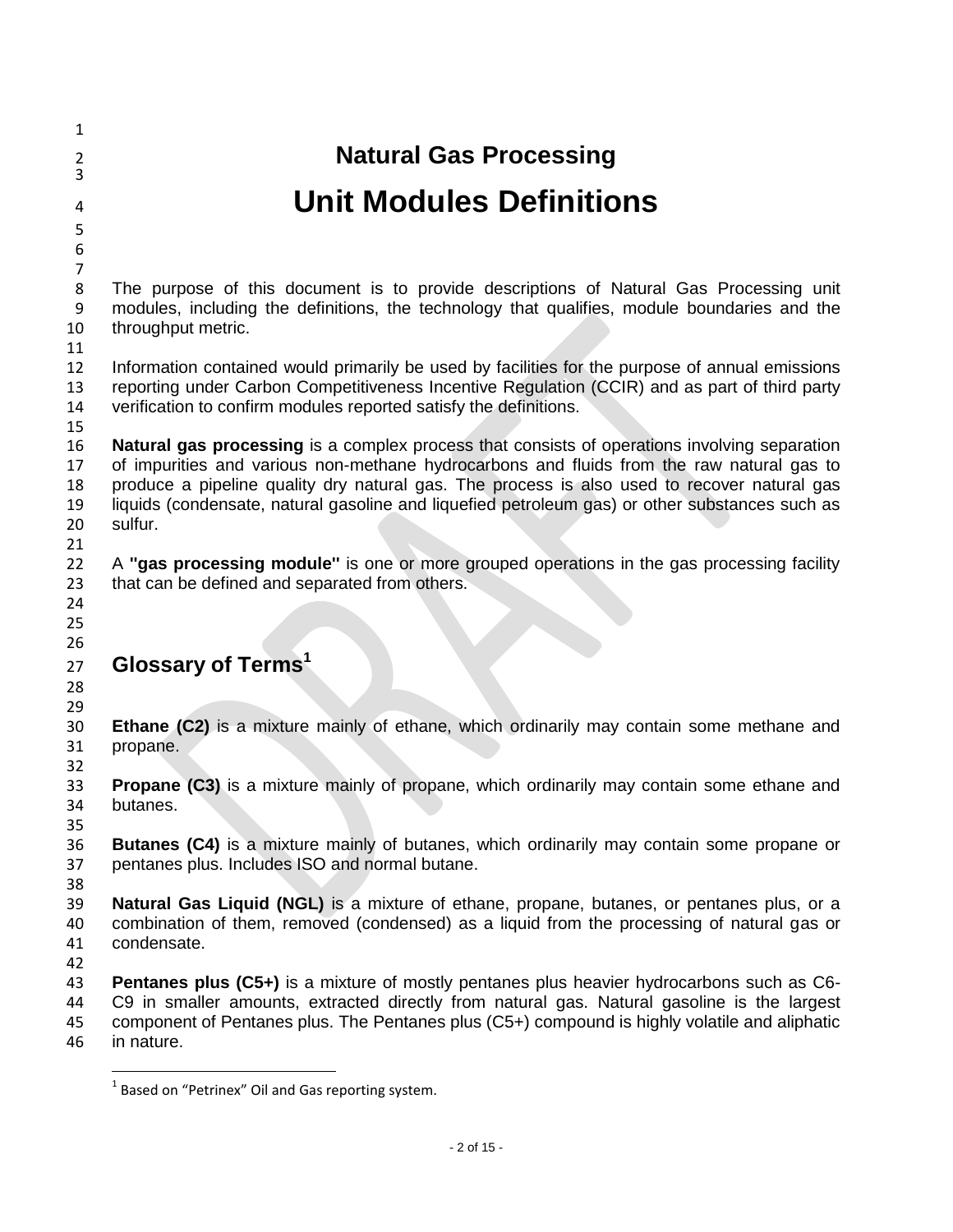**Condensate** is a mixture mainly of pentanes and heavier hydrocarbon that may be contaminated with sulphur compounds, that is gaseous in its virgin reservoir state but is liquid when recovered at atmospheric pressure and ambient temperatures at inlet separators or scrubbers in natural gas processing plants. Condensate removed from the raw gas at this stage is reported as PROC C5-SP in Petrinex.

 **Sulphur** is an element produced as a by-product from the sour gas processing. It can be extracted and/or stored in a prill, slate, block, or molten form.

 **Spec Product (SP)** means ethane, propane, butanes or pentanes plus that have been processed (fractionated) to a condition where they meet purchaser specifications for product quality. For condensate (reported in Petrinex as PROC C5-SP), also includes condensate production that is not further processed at the gas plant.

#### 

#### **Unit Modules Description**

 

#### **Inlet Gas Compression**

 Inlet gas compression is a process that involves pressurizing/compressing inlet natural gas when gas processing at the facility requires pressure higher than the pressure in the delivering pipeline.

 The inlet gas throughput (E3m3) includes only the volume of the facility inlet gas that requires compression before the gas enters the first processing module which operates at the facility's working pressure. Module throughputs include inlet gas volumes through both gas-fired and electric-drive compressors.

 

### **Dehydration**

 Dehydration of natural gas is a process that involves extraction of water vapor from the gas to a specified maximum limit for residual water content. The most common dehydration processes 37 include, but not limited to, absorption with glycol and adsorption with dry desiccant. Glycol<br>38 dehydrating agents include diethylene glycol (DEG) and triethylene glycol (TEG). The most dehydrating agents include diethylene glycol (DEG) and triethylene glycol (TEG). The most common desiccants include activated alumina or a granular silica gel material.

 The gas throughput volume (E3m3) reflects the total natural gas requiring dehydration. This includes the volume of natural gas through a stand-alone glycol dehydration process and/or the volume of natural gas processed through a molecular sieve dehydrator.

#### **Gas Sweetening**

#### 

 Gas sweetening is a process involving removal of the CO2 and H2S from the raw gas to meet the CO2 and H2S sales gas specifications. Gas sweetening agents may include, but are not limited to primary, secondary, and tertiary amines and/or chemical compounds such as Selexol,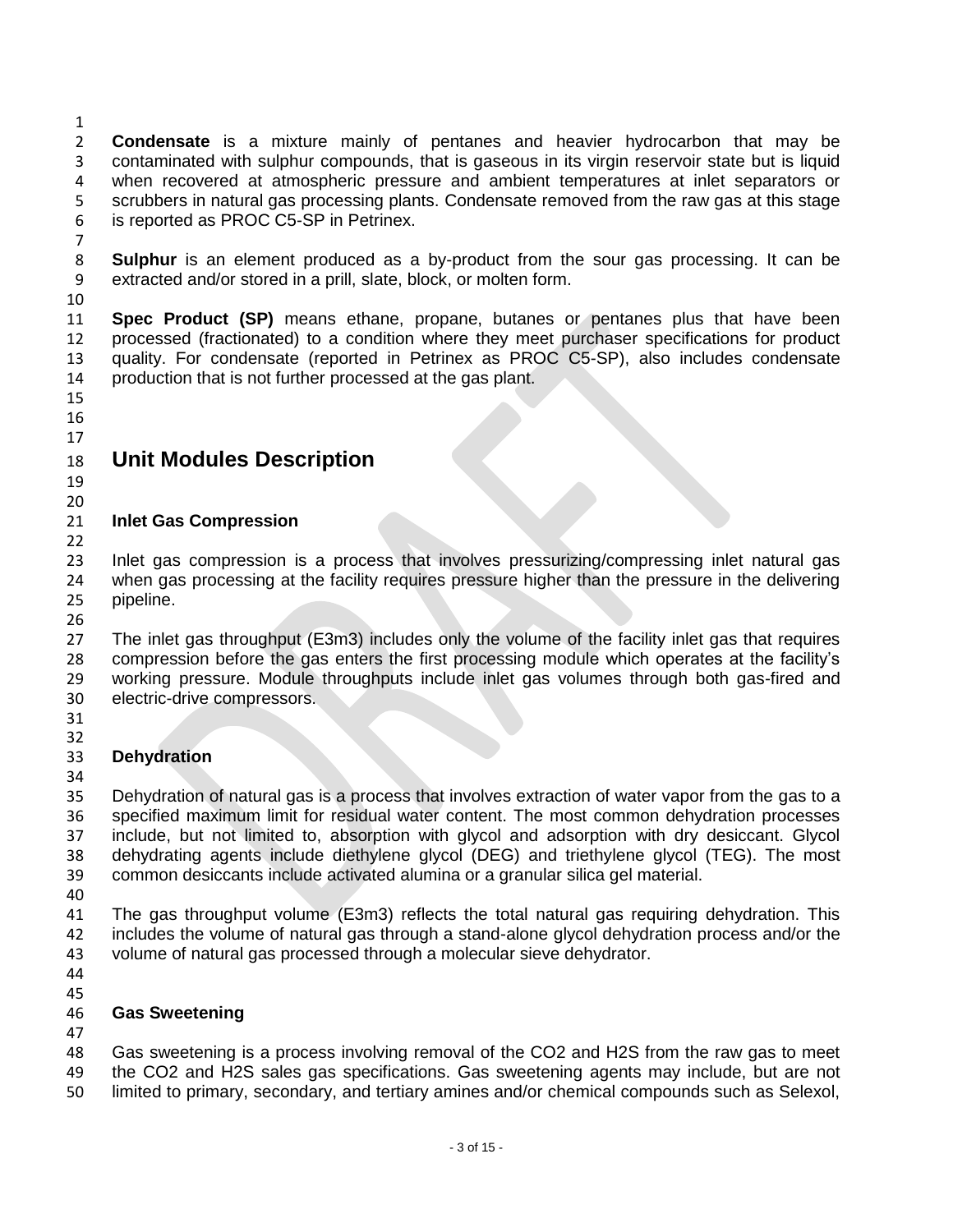Fluor, Purisol, and Sulfinol. A "Merox" process may also be used to remove CO2 and H2S from the raw gas stream.

The amine/gas sweetening throughput includes the total inlet gas volume in E3m3 through the process.

 

### **Total Refrigeration**

9<br>10 Refrigeration in natural gas treating is a process and/or series of processes that involve separation of natural gas liquids (NGL) from the raw natural gas. Typical individual processes include refrigeration, shallow cut, deep cut and lean oil systems. Refrigeration is also used to meet the hydrocarbon dew point, as well as the water dew point specification for residue or sales gas.

 The refrigeration process primarily incorporates the two major methods: absorption and cryogenic expander processes. An absorbing lean oil with high affinity for NGLs is used in the absorption method. The turbo-expander and the Joule-Thomson expansion processes are used in the cryogenic expander method.

 The total gas throughput volume (E3m3) in the refrigeration module is determined based on the configuration of refrigeration processes within a facility and is based on three scenarios, as follows:

 1. When only one refrigeration process exists within a facility, the total gas throughput volume (E3m3) through this individual refrigeration processing module should be used.

- 2. When multiple refrigeration processes are run in series, the maximum throughput gas volume (E3m3) through any individual refrigeration processing module should be used.
- 3. When the refrigeration processes are run in parallel, the total throughput gas volume (E3m3) must be calculated based on the sum of throughput for each individual refrigeration processing module operating in parallel.
- 
- 33<br>34

### **Fractionation**

 Fractionation is a process that involves further separation of the NGLs removed from the natural gas and/or NGLs brought onsite from a Third-Party contractor(s) for further 38 processing/fractionation. Fractionation is based on the different boiling points of different<br>39 hydrocarbons in the NGL stream. The fractionation process is broken down into steps in the hydrocarbons in the NGL stream. The fractionation process is broken down into steps in the following processing order:

- 
- 1. Deethanizer removal of spec product ethane (C2-SP);
- 2. Depropanizer removal of spec product propane (C3-SP); and

 3. Debutanizer – removal of spec product butanes (normal- and iso- C4-SP), leaving the pentanes and heavier hydrocarbons in the spec product pentane (C5-SP) and/or NGL streams.

47 Deethanizer, Depropanizer and Debutanizer are referred as the "Fractionation processing<br>48 module". module".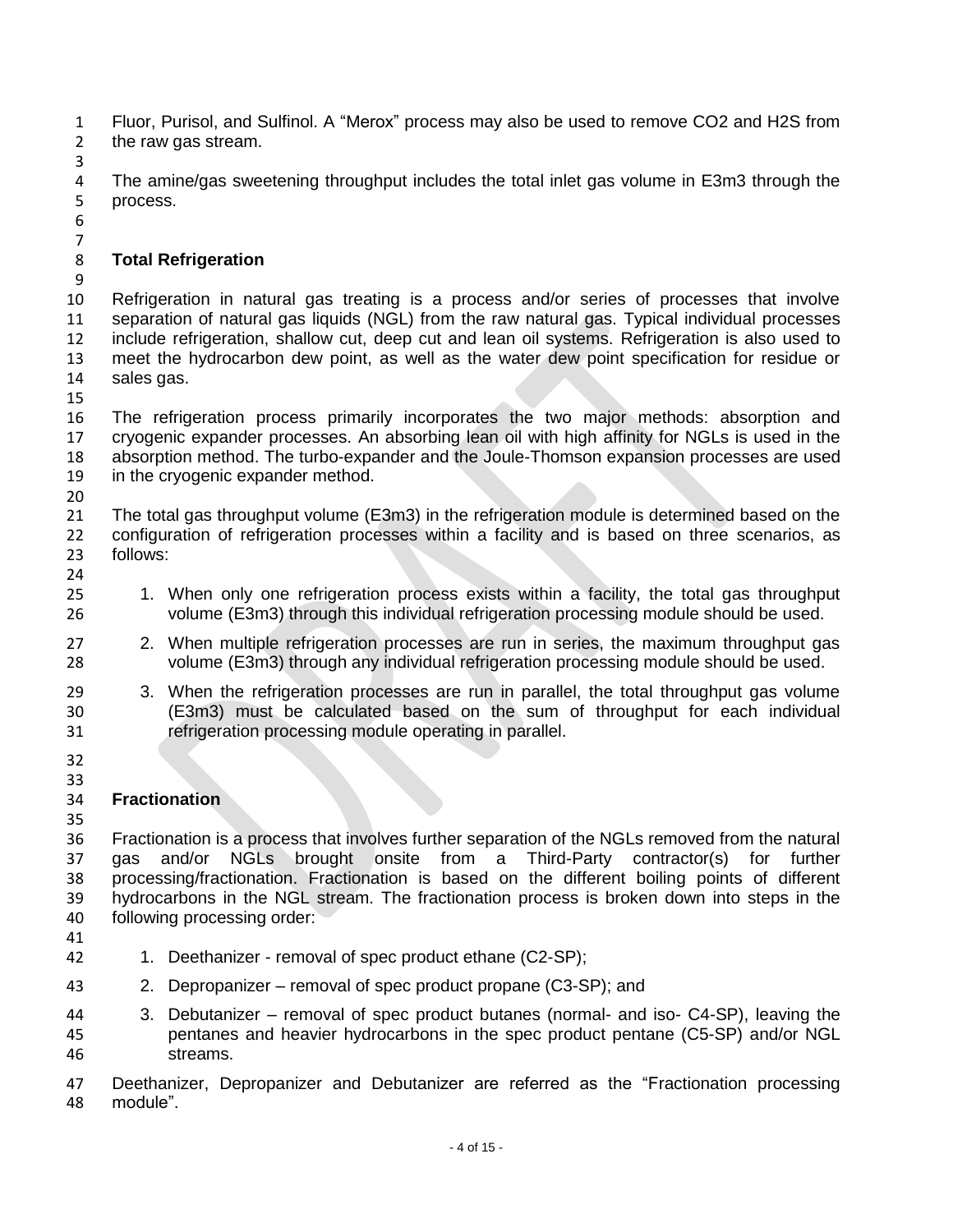- 
- The production from the fractionation module includes the total production of specification (SP) ethane, propane, butane, and pentane products reported in Petrinex in m3 and converted to cubic metres of oil equivalent (m3OE).
- 

 Only the portion of C5 plus that goes through the fractionation module, reported as FRAC in Petrinex, should be included here.

 When pipeline specification ethane is produced in a Deep Cut Refrigeration process or in the Ethane Extraction processing module at a straddle plant, it should not be included in the fractionation production.

 The total fractionation production should include specification products from both: Gas Processing (reported as PROC in Petrinex excluding PROC Pentane-SP) and Fractionation Processing (reported as FRAC in Petrinex).

 

#### **Stabilization**

 Condensate stabilization is a process that involves a separation of the very light hydrocarbon gases, e.g. methane and ethane, from the heavier hydrocarbon components so that a vapor phase is not produced upon flashing the liquid into atmospheric storage tanks. Stabilization of the condensate/pentanes+ is usually accomplished through flash vaporization.

 The production from the stabilization module includes the total production of Pentane-SP reported in Petrinex as PROC Pentane-SP in m3 and converted to cubic metres of oil equivalent (m3OE). This should not include C5-SP produced in the fractionation module that is reported in Petrinex as FRAC C5-SP.

 

#### **Sales Compression**

 Sales gas compression involves pressurizing/compressing pipeline specification sales natural gas to a pressure required for the natural gas transmission and distribution system. 

 The sales gas throughput (E3m3) includes only the volume of the sales gas leaving the facility where the processing module operating pressure requires further compression prior to delivery to the natural gas transmission and distribution system.

- 39<br>40 Any re-compression that exists within a processing unit is not included in this module.
- 

 Module throughputs include sales gas volume delivered to a natural gas transmission line through both gas-fired and electric-drive compressors.

- 
- 

#### **Sulphur Plant**

Sulphur recovery is a process of recovering elemental sulfur from acid gas streams containing

- hydrogen sulfide.
-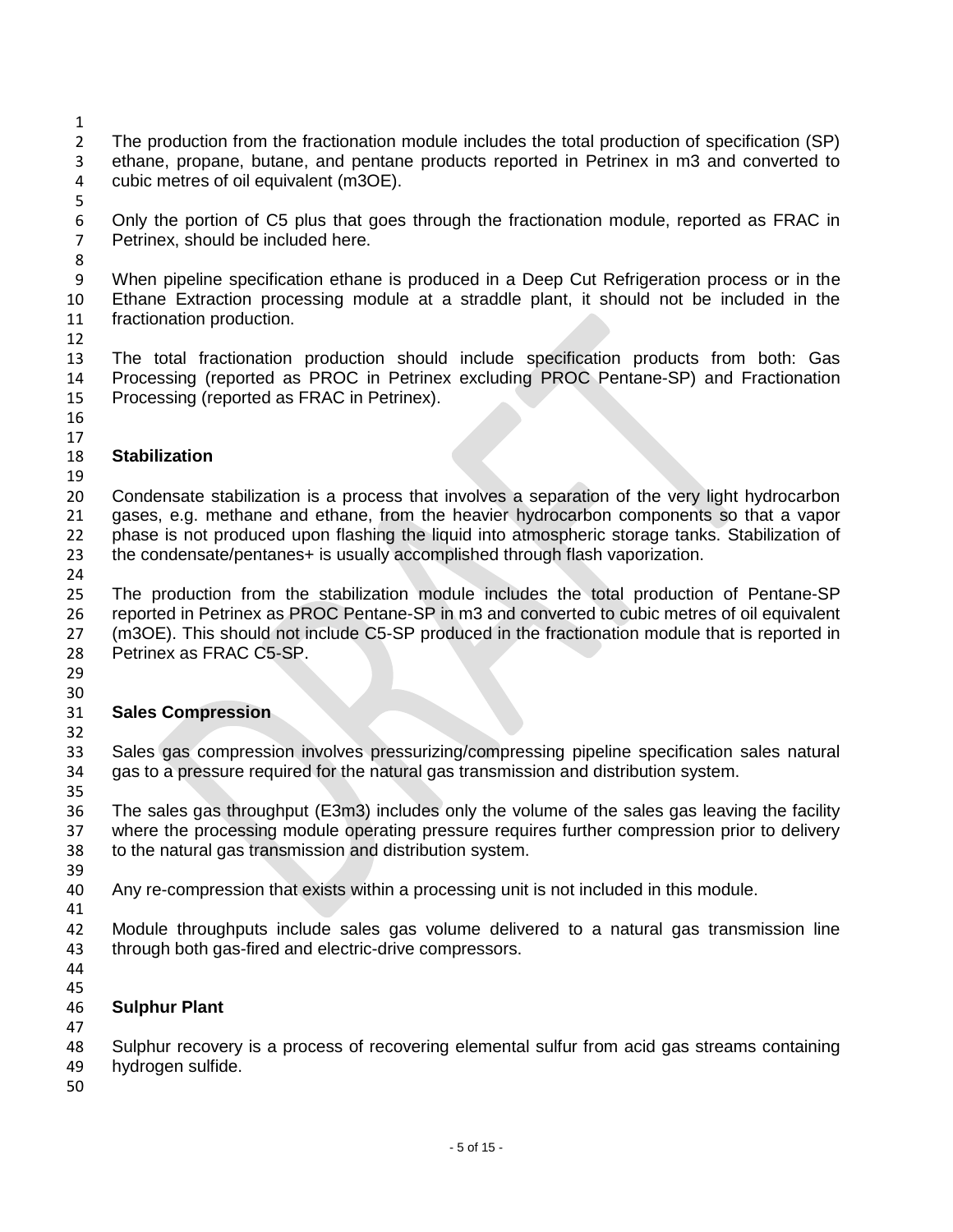Hydrogen sulfide is a by-product of the sour natural gas processing. The "Claus Process" in the most common method used is the recovery of elemental sulfur. The "Claus" technology consists of a thermal stage (combustion chamber, waste heat boiler) and two or three catalytic reaction stages (reheater, reactor and condenser). The sulfur produced in the thermal stage is condensed in the waste heat boiler or the condenser. The remaining un-combusted hydrogen sulfide undergoes the "Claus" catalytic reaction to form elemental sulfur. Alumina or titanium dioxide are the most commonly used catalysts.

9 The sulphur plant production includes the sulphur production reported in Petrinex in tonnes of 30 sulphur. sulphur.

 

#### **Ethane Extraction**

 Ethane extraction is a process of removing ethane (including natural gas liquids) from marketable natural gas. Facilities that utilize this process are also referred as straddle plants. 

 The most common ethane extraction process is a cryogenic process. The cryogenic process consists of lowering the temperature of the gas stream, often with the use of a turbo expander process. The natural gas stream is cooled by using external refrigerants, followed by an expansion turbine, which rapidly expands the chilled gases. This causes the natural gas temperature to drop significantly and rapidly, thus condensing ethane and other hydrocarbons. Methane will remain in a gaseous form.

 For straddle plants, the greenhouse gas emissions associated with dehydration, amine sweetening and refrigeration processing are embedded within the ethane extraction plant so a single ethane extraction processing module includes all three processes.

 The ethane production includes the volume of ethane production (C2-SP) in E3m3 reported in Petrinex and converted to cubic metres of oil equivalent (m3OE).

 

#### **Acid Gas Injection**

 Acid gas injection is a process of injecting or disposing of the acid gas stream into a deep geological formation. The two following steps are associated with the acid gas injection process, after sulfur and carbon dioxide compounds are removed from the acid gas through an amine gas treatment process:

- 39<br>40 1. The gas is transported through pipelines to a suitable place where it can be injected; and
- 2. The gas is forced into an injection well.
- 

 The acid gas injection throughput includes the total injected volume of acid gas (E3m3) reported in Petrinex or measured at the facility.

 

#### **Cavern Storage**

 Cavern storage is the storage of liquid hydrocarbon products in depleted salt caverns. This does not include the storage of processed natural gas. The process of "displacement" is used to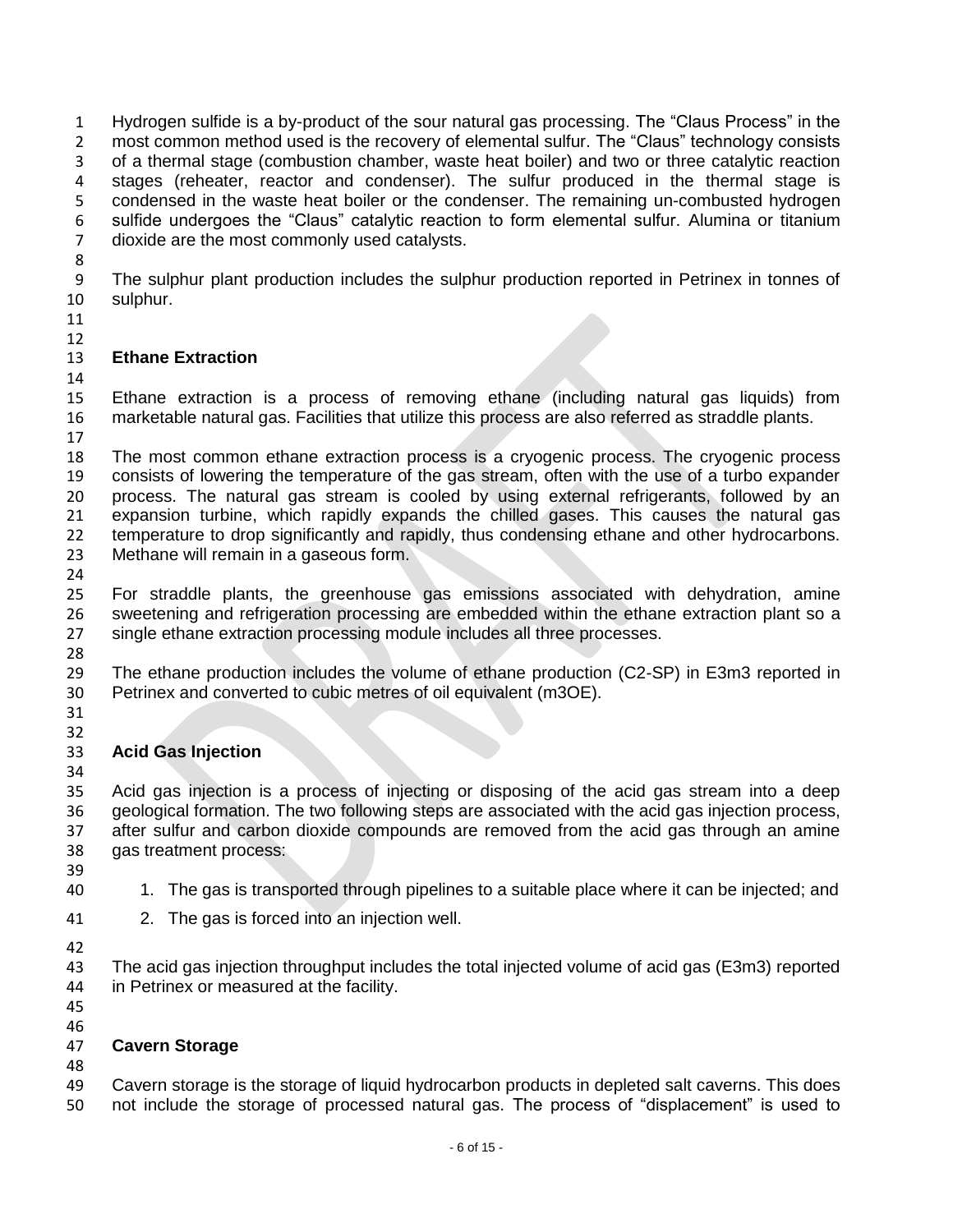move the product in and out of the cavern. Displacement uses brine to force product out of the cavern. Since the brine is heavier than the hydrocarbons and sits below the product in the cavern, brine can be pumped into the cavern through a pipe close to the bottom of the cavern to force the product out through a pipe at the top of the cavern. As product is injected into the cavern, the brine is removed from the bottom of the cavern. To make the displacement system work, most of storage facilities maintain a large brine pond on the surface to move product in and out of the cavern. The volume of the brine pond usually equals that of the volume of the cavern.

9<br>10 The cavern storage production includes the total volume of all liquefied gas product(s), i.e. ethane, propane, butane and associated mixtures reported in m3 injected into the cavern(s), 12 converted to cubic metres of oil equivalent  $(m3OE)^2$ .

 Note: At this time, due to the small sample size, cavern storage allocations will be assigned on a per facility basis.

#### **CO2 Plant**

 The CO2 plant refers to a process involving the removal of CO2 from the gas stream, including 21 CO2 purification and/or liquefaction. The cryogenic technology is the most common and efficient technology used in this process.

 The CO2 plant processing module throughput includes the total CO2 gas volume (E3m3) produced through the CO2 removal process as measured by facility meters or scales.

 

#### **Flaring, Venting, Fugitives, Other**

 The "Flaring, Venting, Fugitives, Other" module includes all GHG emissions sources that are not used for the purpose of gas or liquids processing at a regulated facility.

 This module includes, but is not limited to, flare and Incinerator stacks, venting, facility fugitive emissions, residue gas for straddle plants, diesel emergency generators, fire water pumps and other minor (<100 tonnes CO2e) emission sources. 

 The "Flaring, Venting, Fugitives, Other" is equivalent to the total annual facility production reported in Petrinex, converted to m3OE.

39<br>40 To further illustrate the concept of the natural gas processing modules the Appendix contains overview of the modules followed by some typical natural gas plants configurations.

 Average module intensities represented by weighting factors for Alberta Gas Processing Index are also provided in the Appendix.

- 
- 
- 

 $\overline{\phantom{a}}$ 

 $^2$  The use of m3OE unit for Cavern Storage allocation will be revisited in 2019.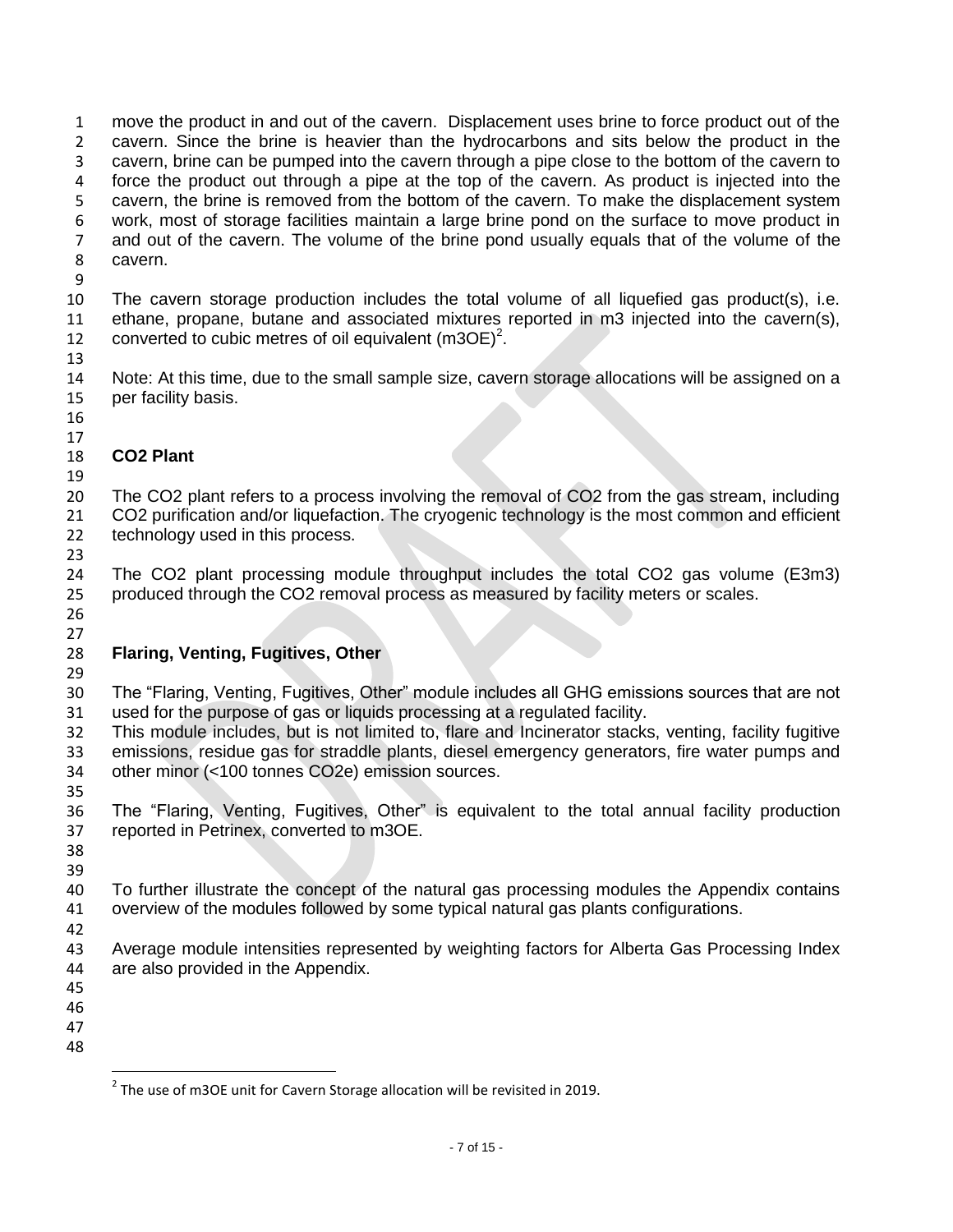| 1        |                                                                                               |
|----------|-----------------------------------------------------------------------------------------------|
| 2        |                                                                                               |
| 3        |                                                                                               |
| 4        |                                                                                               |
| 5        |                                                                                               |
| 6        |                                                                                               |
|          |                                                                                               |
| 8        |                                                                                               |
| 9        |                                                                                               |
| 10       | <b>APPENDIX A</b>                                                                             |
| 11       |                                                                                               |
| 12       |                                                                                               |
| 13       | A.1 – Overview of Natural Gas Processing Modules                                              |
| 14       |                                                                                               |
| 15       | A.2 - Simplified Flow Diagram of a Typical Natural Gas processing Plant                       |
| 16       |                                                                                               |
| 17       | A.3 - Simplified Flow Diagram of a Typical Natural Gas processing Plant (Dehydration within   |
| 18       | Refrigeration)                                                                                |
| 19       |                                                                                               |
| 20       | A.4 – Simplified Flow Diagram of a Typical Natural Gas Straddle Plant                         |
| 21       |                                                                                               |
| 22       | A.5 – Simplified Flow Diagram of a Typical Natural Gas Straddle Plant (without Fractionation) |
| 23       | A.6 - Alberta Gas Processing Index Weighting Factors                                          |
| 24<br>25 |                                                                                               |
|          |                                                                                               |
|          |                                                                                               |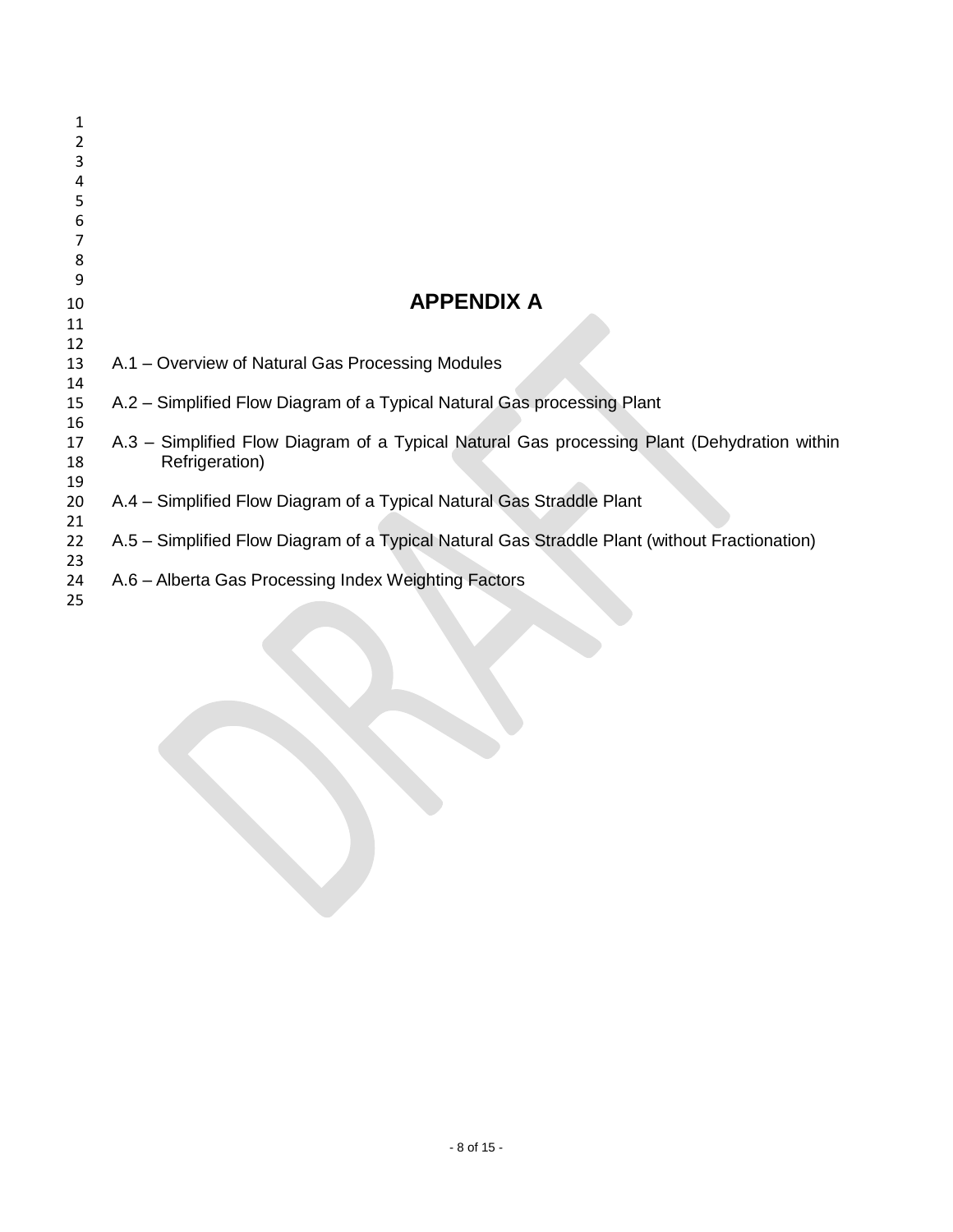### **A.1 - Overview of Natural Gas Processing Modules**

| <b>Process Unit</b><br>(Module)                                                                                                                                                                                                        | Inlet                                                                                             | Outlet                                                                                                          | <b>Typical Equipment</b>                                                                                                                                                              | <b>Stream Measured</b>                                                                                                                                                                                                                                                                                                                                                                                                                                                                                                                                                                                                                                                                                                                                                                                                                        | <b>Unit of Measure</b> |  |  |
|----------------------------------------------------------------------------------------------------------------------------------------------------------------------------------------------------------------------------------------|---------------------------------------------------------------------------------------------------|-----------------------------------------------------------------------------------------------------------------|---------------------------------------------------------------------------------------------------------------------------------------------------------------------------------------|-----------------------------------------------------------------------------------------------------------------------------------------------------------------------------------------------------------------------------------------------------------------------------------------------------------------------------------------------------------------------------------------------------------------------------------------------------------------------------------------------------------------------------------------------------------------------------------------------------------------------------------------------------------------------------------------------------------------------------------------------------------------------------------------------------------------------------------------------|------------------------|--|--|
| <b>Inlet Compression</b>                                                                                                                                                                                                               | Inlet Gas to<br>compression                                                                       | Compressed Inlet Gas to<br>Processes                                                                            | Reciprocating engines, centrifugal<br>compressors.                                                                                                                                    | Only volume of the inlet gas requiring compression at the facility's point of entry.                                                                                                                                                                                                                                                                                                                                                                                                                                                                                                                                                                                                                                                                                                                                                          | $E^3m^3$               |  |  |
| Dehydration                                                                                                                                                                                                                            | Gas to the<br>dehydrator(s)                                                                       | Dry gas from the<br>dehydrator(s)                                                                               | Heaters, boilers, heat exchangers,<br>molecular sieves                                                                                                                                | All inlet gas volume requiring dehydration.                                                                                                                                                                                                                                                                                                                                                                                                                                                                                                                                                                                                                                                                                                                                                                                                   | $E^3m^3$               |  |  |
| Gas/Amine Sweetening                                                                                                                                                                                                                   | Sour/Sweet Gas<br>to Gas/Amine<br>Sweetening                                                      | Sweet Gas from<br>Gas/Amine Sweetening<br>with a separate acid gas<br>stream                                    | Heaters, boilers, amine sweetening<br>unit(s), heat exchangers.                                                                                                                       | Total inlet gas volume through the gas/amine sweetening process.                                                                                                                                                                                                                                                                                                                                                                                                                                                                                                                                                                                                                                                                                                                                                                              | $E^3m^3$               |  |  |
| <b>Total Refrigeration</b>                                                                                                                                                                                                             | Sweet gas to<br>Refrigeration                                                                     | Sales Gas, Natural Gas<br>Liquids ("NGLs") and<br>specification ethane<br>depending in refrigeration<br>process | Heaters, Lean Oil System, Turbo-<br>Expander, Cryogenic Expander.                                                                                                                     | The total gas in the refrigeration module is determined based on the configuration of refrigeration<br>processes within a facility and is based on three (3) scenarios, as follows:<br>1. When only one refrigeration process exists within a facility, the total gas volume through this<br>individual refrigeration processing module should be used.<br>2. When multiple refrigeration processes are run in series, the maximum gas volume through any<br>individual refrigeration processing module should be used.<br>3. When the refrigeration processes are run in parallel, the total gas volume must be calculated<br>based on the sum of each parallel individual refrigeration processing module.                                                                                                                                  | $E^3m^3$               |  |  |
| Fractionation                                                                                                                                                                                                                          | <b>Natural Gas</b><br>Liquids ("NGLs")                                                            | Specification Ethane,<br>Propane, Butane, and<br>Pentane Products, and/or<br><b>NGLs</b>                        | Heaters, Reboilers, Deethanizer,<br>Depropanizer, Debutanizer, heat<br>exchangers.                                                                                                    | The production from the fractionation module includes the total production of specification (SP)<br>ethane, propane, butane, and pentane products reported in Petrinex in $m3$ and converted to<br>cubic metres of oil equivalent (m <sup>3</sup> OE). Only portion of C5 plus that goes through the fractionation<br>module, reported as FRAC in Petrinex, should be included here. When pipeline specification<br>ethane is produced in a Deep Cut Refrigeration process or in the Ethane Extraction processing<br>module at a straddle plant, it should not be included in the fractionation production. The total<br>fractionation production should include specification products from both: Gas Processing<br>(reported as PROC in Petrinex excluding PROC Pentane-SP) and Fractionation Processing<br>(reported as FRAC in Petrinex). | $m^3$ OE               |  |  |
| Stabilization                                                                                                                                                                                                                          | <b>Inlet Gas</b>                                                                                  | C5-SP Product                                                                                                   | Heaters, boilers.                                                                                                                                                                     | Total production of C5-SP reported in Petrinex as PROC C5-SP. This should not include C5-SP<br>produced in the fractionation module that is reported in Petrinex as FRAC C5-SP.                                                                                                                                                                                                                                                                                                                                                                                                                                                                                                                                                                                                                                                               | $m^3$ OE               |  |  |
| <b>Sales Compression</b>                                                                                                                                                                                                               | Sales Gas to<br>Compression                                                                       | Sales Gas to<br><b>Transmission System</b>                                                                      | Reciprocating engines, centrifugal<br>compressors.                                                                                                                                    | Only volume of the sales gas requiring compression at the Facility's exit point.                                                                                                                                                                                                                                                                                                                                                                                                                                                                                                                                                                                                                                                                                                                                                              | $E^3m^3$               |  |  |
| <b>Sulphur Plant</b>                                                                                                                                                                                                                   | Sour Gas                                                                                          | <b>Sulphur Product</b>                                                                                          | Boilers, heaters, heat exchangers.                                                                                                                                                    | Sulphur production reported in Petrinex.                                                                                                                                                                                                                                                                                                                                                                                                                                                                                                                                                                                                                                                                                                                                                                                                      | tonnes sulphur         |  |  |
| Acid Gas Injection                                                                                                                                                                                                                     | Acid Gas to<br>Underground<br>Injection                                                           | Acid Gas Injected<br>Underground                                                                                | Reciprocating engines, centrifugal<br>compressors.                                                                                                                                    | Volume of acid gas injected underground, either reported in Petrinex, or obtained directly from<br>the facility.                                                                                                                                                                                                                                                                                                                                                                                                                                                                                                                                                                                                                                                                                                                              | $E^3m^3$               |  |  |
| <b>Ethane Extraction</b>                                                                                                                                                                                                               | Marketable Gas                                                                                    | Sales Gas, Specification<br>Ethane and NGLs                                                                     | Heaters, boilers, Turbo-Expander,<br>Cryogenic Expander                                                                                                                               | Ethane production reported in Petrinex.                                                                                                                                                                                                                                                                                                                                                                                                                                                                                                                                                                                                                                                                                                                                                                                                       | $m^3$ OE               |  |  |
| Cavern Storage                                                                                                                                                                                                                         | <b>Liquefied Gas</b><br>products, i.e.<br>Ethane, Propane,<br>Butane and asso-<br>ciated mixtures | Liquefied Gas products,<br>i.e. Ethane, Propane,<br>Butane and associated<br>mixtures stored in Cavern          | Reciprocating engines, centrifugal<br>compressors.                                                                                                                                    | Total volume of the liquefied gas product(s) injected into the cavern(s).                                                                                                                                                                                                                                                                                                                                                                                                                                                                                                                                                                                                                                                                                                                                                                     | $m^3$ OE               |  |  |
| $CO2$ Plant                                                                                                                                                                                                                            | Acid Gas from<br>Amine<br>Sweetening to the<br>$CO2$ Plant                                        | Gaseous or Liquid CO <sub>2</sub><br>Product                                                                    | Cryogenic technology equipment<br>involving the removal of $CO2$ from the<br>gas stream, including CO <sub>2</sub> purification<br>and/or liquefaction.                               | Total CO <sub>2</sub> gas volume from the amine sweetening through the $CO2$ removal and purification<br>process.                                                                                                                                                                                                                                                                                                                                                                                                                                                                                                                                                                                                                                                                                                                             | $E^3m^3$               |  |  |
| Flaring, Venting,<br>Fugitives, Other                                                                                                                                                                                                  | Various Natural<br><b>Gas Streams</b><br>throughout<br>Process<br>Units/Modules                   | Various Natural Gas<br>Streams throughout<br>Process Units/Modules                                              | Flare and Incinerator stacks, venting,<br>facility fugitive, residue gas for straddle<br>plants, diesel emergency generators,<br>fire water pumps and some other<br>emission sources. | Total annual facility production reported in Petrinex.                                                                                                                                                                                                                                                                                                                                                                                                                                                                                                                                                                                                                                                                                                                                                                                        | $m^3$ OE               |  |  |
| <sup>1</sup> All volumetric units should match standard conditions as defined in Petrinex. Standard conditions for calculating and reporting gas and liquid volumes are 101.325 kPa (absolute) and 15°C. Monthly gas volumes are repor |                                                                                                   |                                                                                                                 |                                                                                                                                                                                       |                                                                                                                                                                                                                                                                                                                                                                                                                                                                                                                                                                                                                                                                                                                                                                                                                                               |                        |  |  |

m<sup>3</sup> and rounded to one decimal place. Liquid volume measurements must be determined to a minimum of two decimal places and rounded to one decimal place for monthly reporting in cubic metres (m<sup>3</sup>). m3OE units for Cavern S be subject of a further review.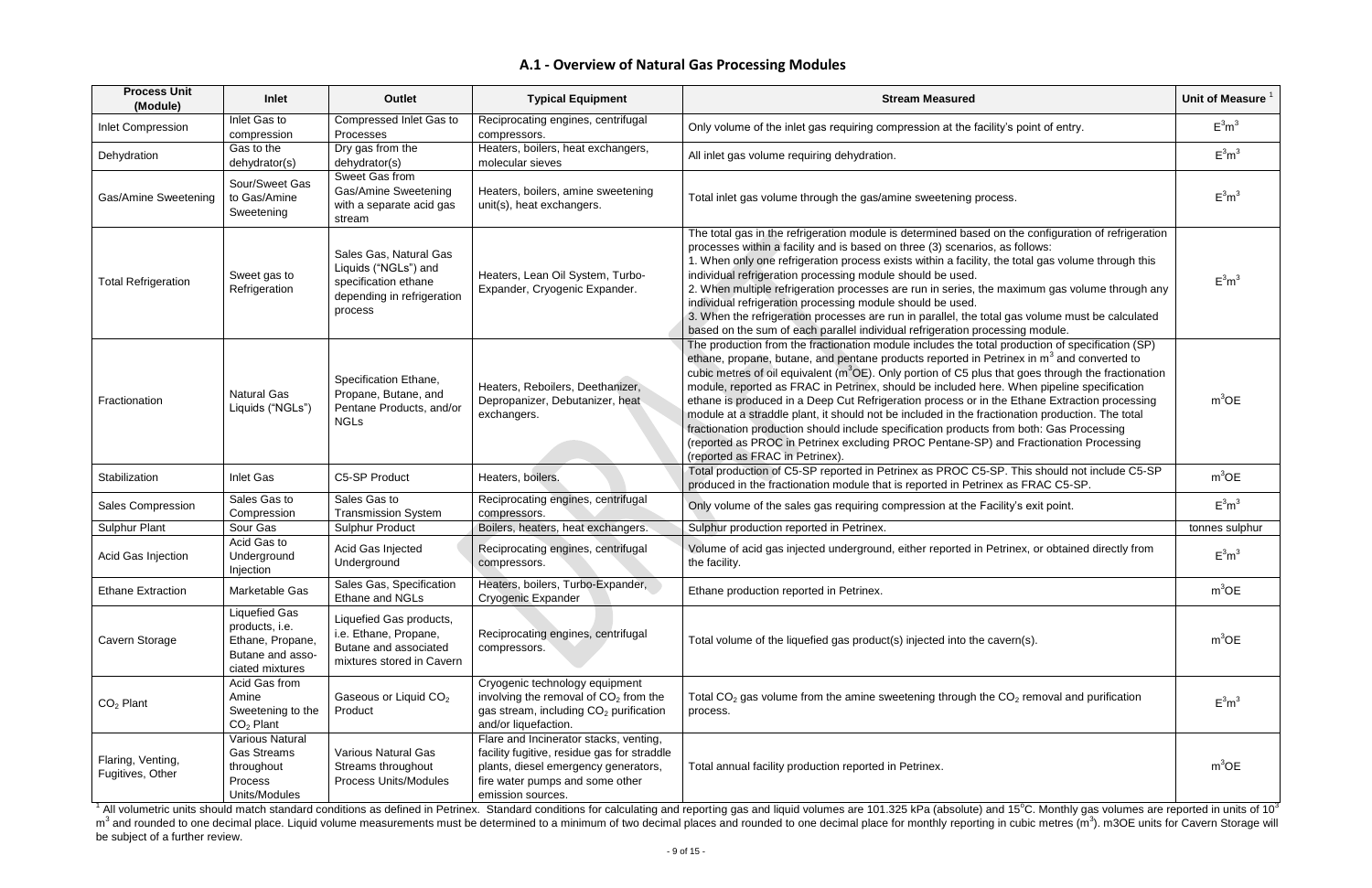

### **A.2 – Simplified Flow Diagram of a Typical Natural Gas processing Plant**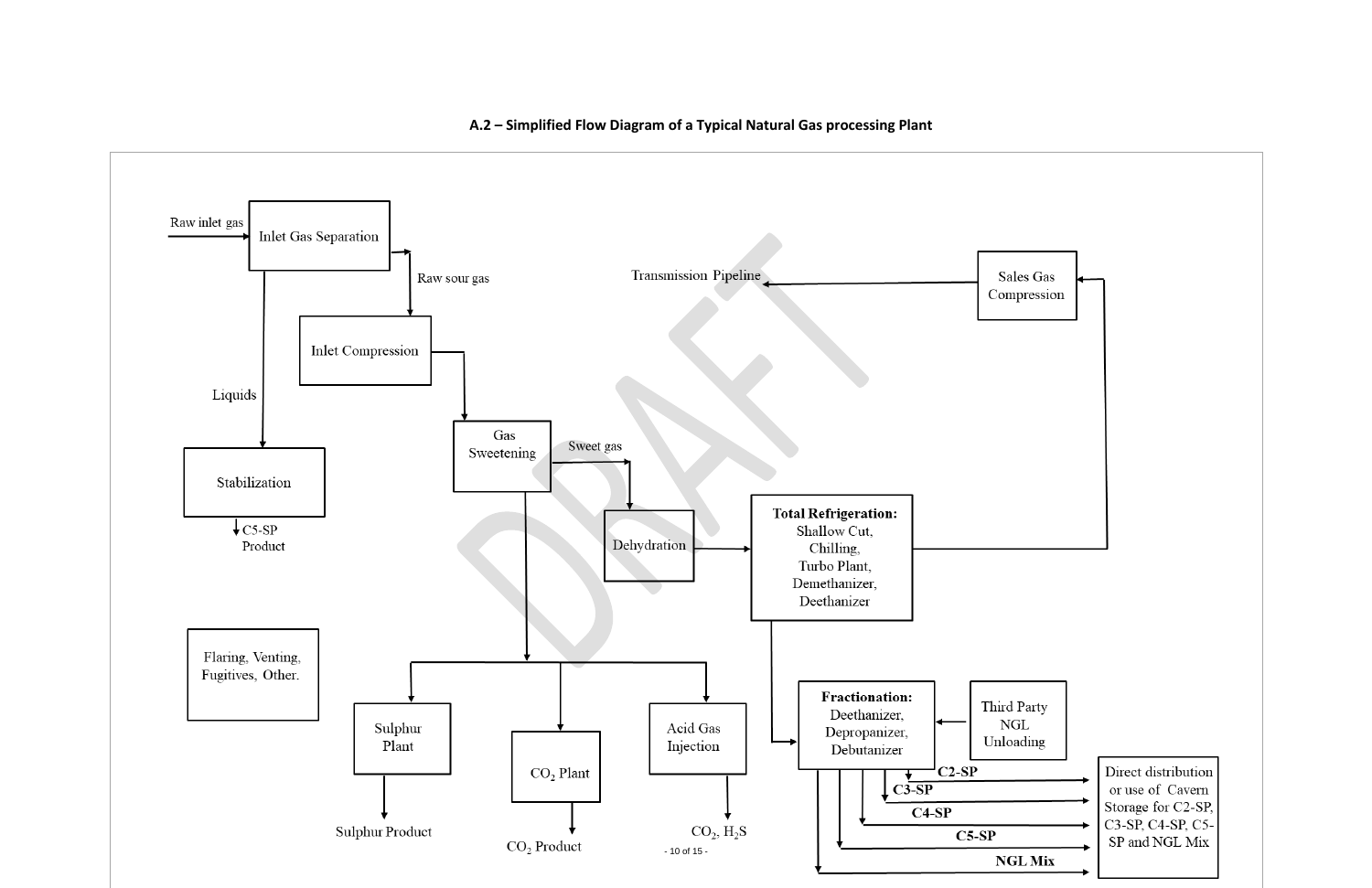

**A.3 – Simplified Flow Diagram of a Typical Natural Gas processing Plant (Dehydration within Refrigeration)**

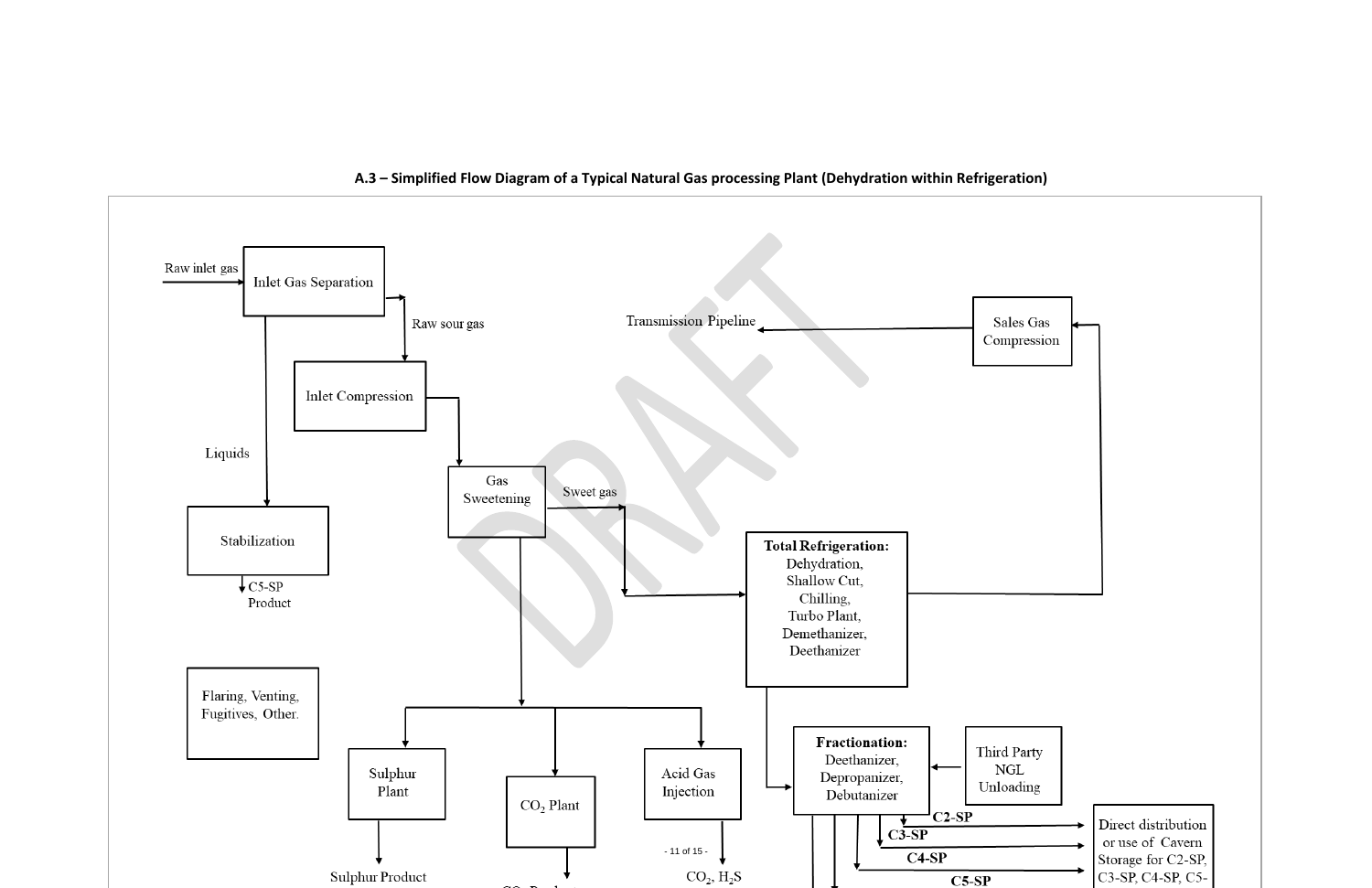Products to Distribution



# **A.4 – Simplified Flow Diagram of a Typical Natural Gas Straddle Plant**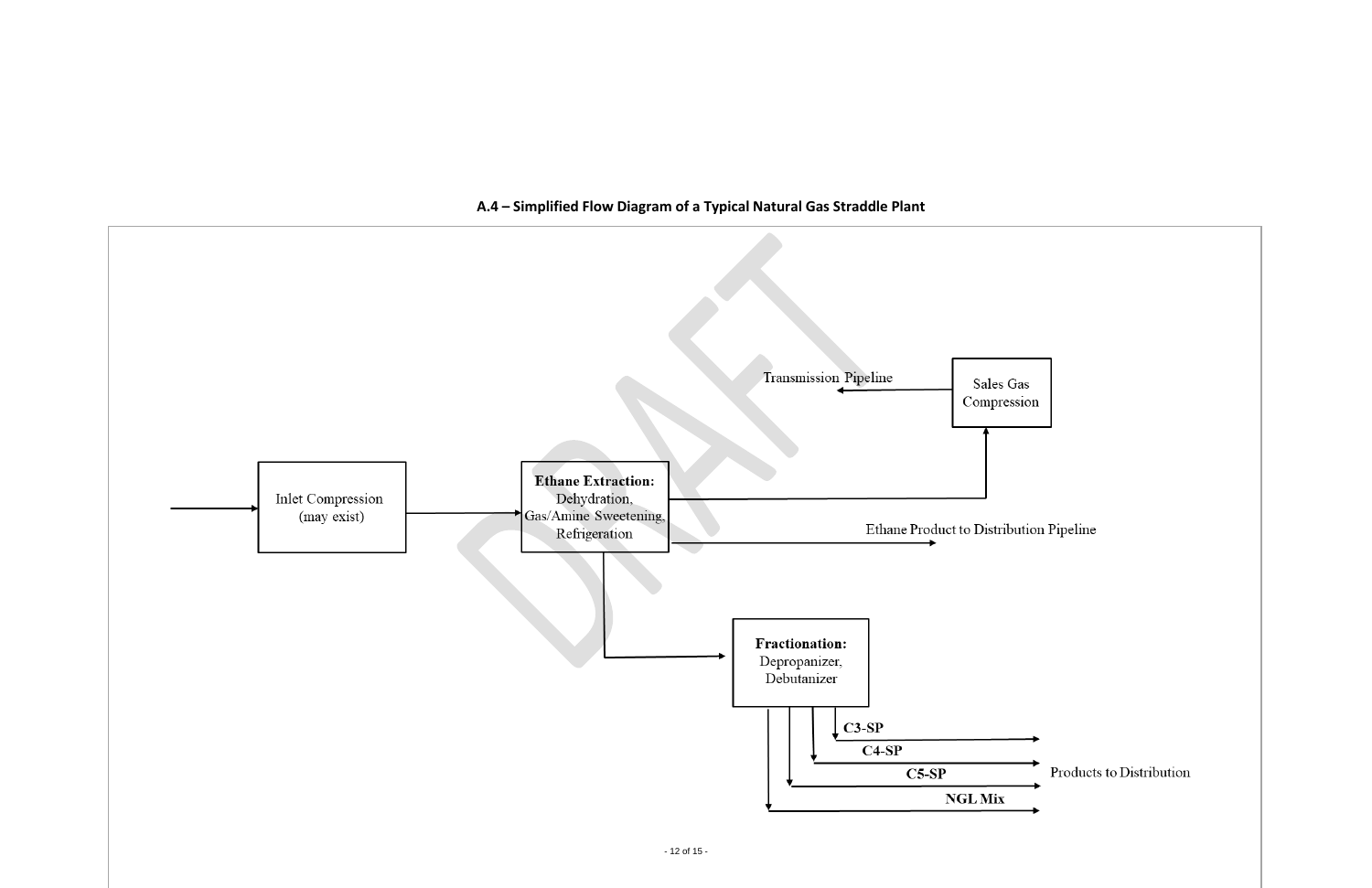

**A.5 – Simplified Flow Diagram of a Typical Natural Gas Straddle Plant (without Fractionation)**